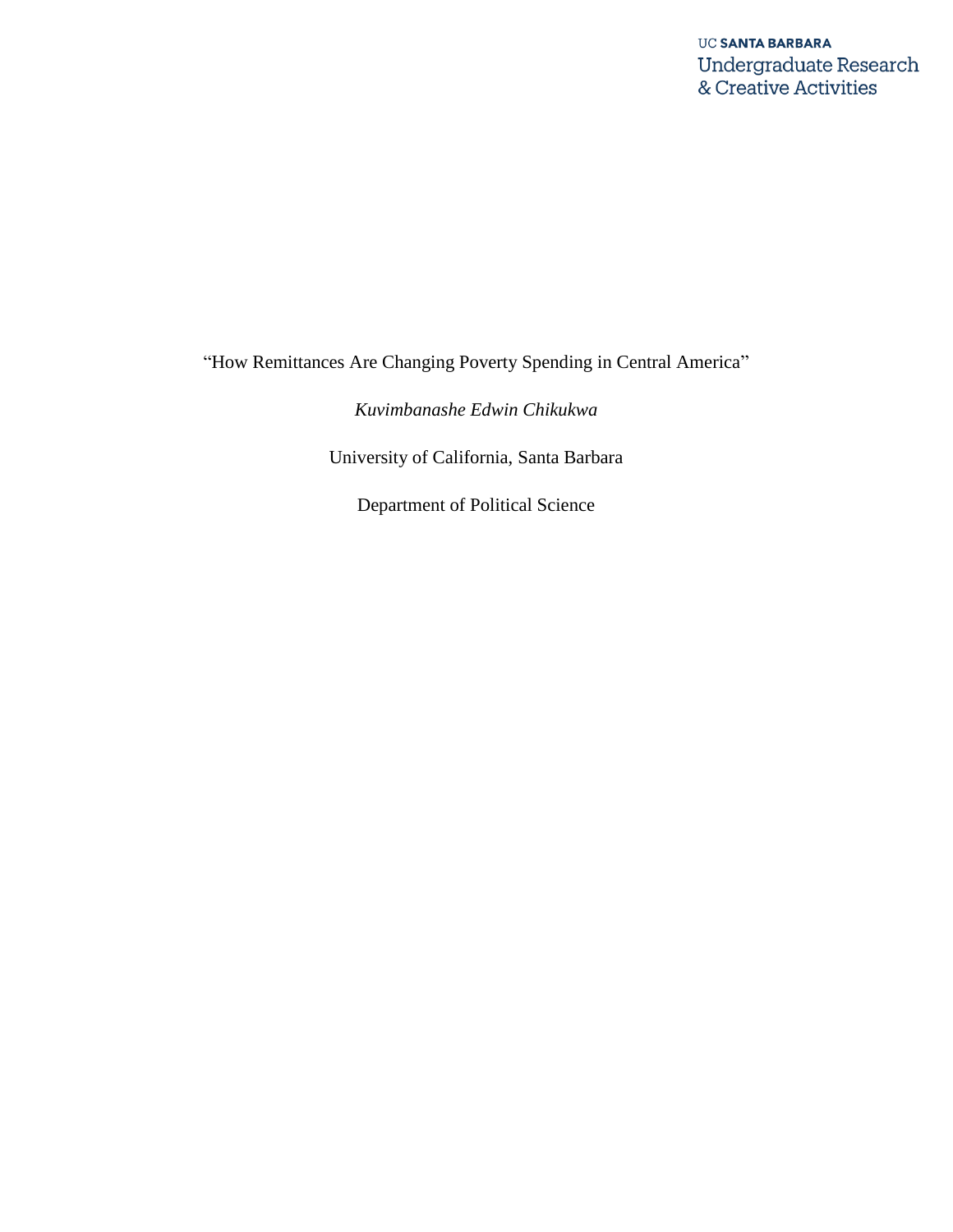### **Abstract**

In the past two decades, remittances have overtaken official development assistance to developing countries while eclipsing other vehicles of development such as foreign direct investment. This begs the question of how these multinational transfers between households are affecting the role of governments in matters pertaining to poverty alleviation. This project will answer this question by analyzing what the effects of remittances and levels of democracy have on government social spending in Central American countries. This project hypothesizes that as remittances increase, the level of social spending in those countries will decrease and that this effect will be stronger in more autocratic societies.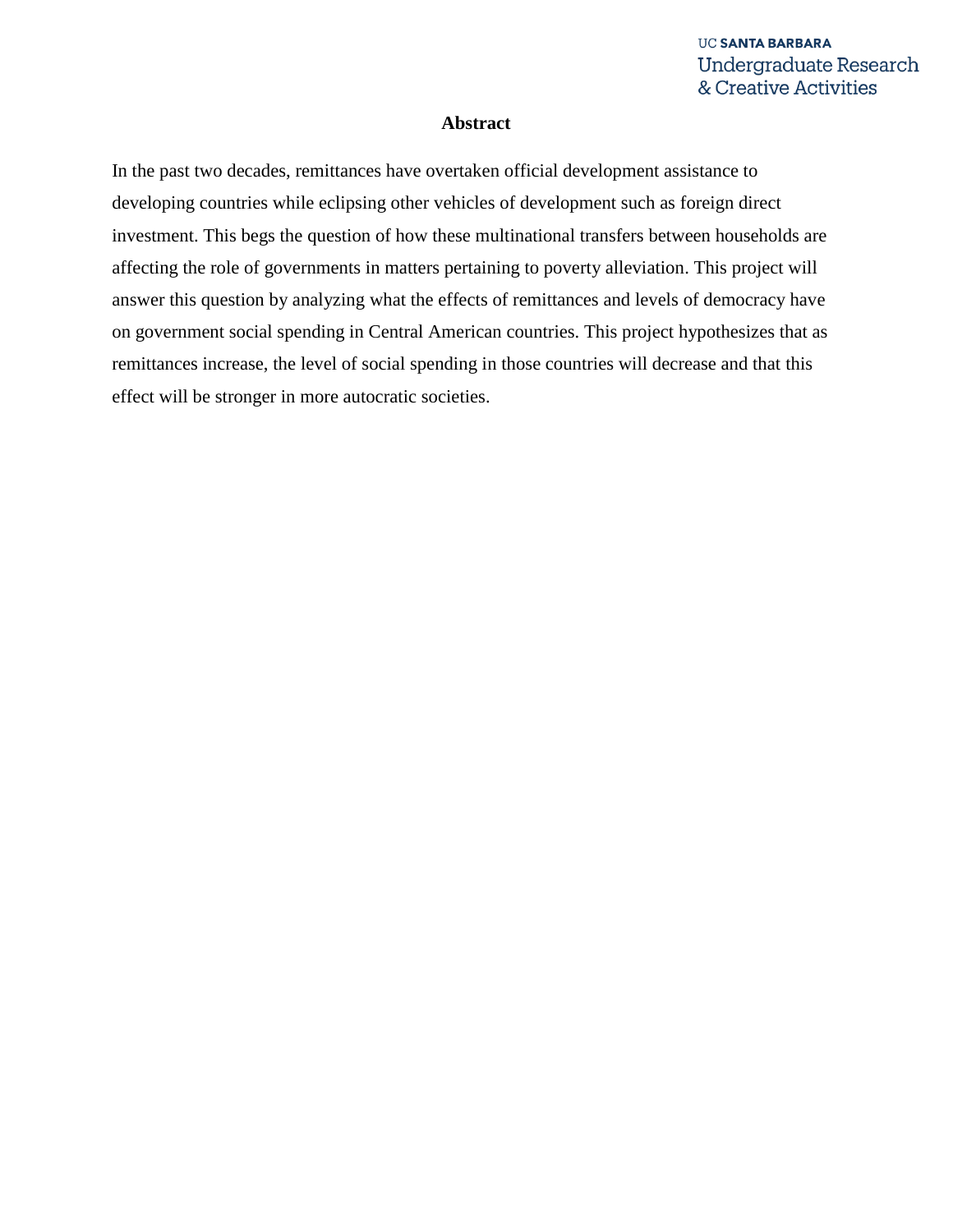### **Background**

The purpose of this statistical analysis is to look at how an increased dependency on remittances coupled with a country's level of democracy has affected Central American Countries' spending on poverty alleviation. When it comes to Latin America, the study of these effects has typically focused on Mexico. Although Mexico does receive a large share of remittances, which are monetary transfers migrants send back to their home country, an argument could be made that the countries in Central America are more dependent on them. This argument is based on how remittances make up a larger share of these countries' Gross Domestic Product (GDP) (Bank,  $2017$ ).<sup>1</sup> This paper uses GDP to show dependency because it measures the production output of a country and is used as an economic indicator of a country's performance. If this dependency exists, it becomes even more important in light of President Trump's refusal to renew temporary protected status for Salvadorans and Hondurans, as well as his policies which attempt to limit their entry into the United States. His refusal means that these immigrants would not be able to send remittances back to their home countries. Therefore, to understand the effects of remittances, it is important to branch out of the typical data samples so that one can create a more nuanced understanding of their effect.

The relevance of probing the effects of remittances on poverty reduction is evident to all the scholars that have approached the question. These multinational monetary transfers are used as supplementary income as well as substitution for income depending on the case (Fajnzylber, 2008). In Central America, 20% of some countries' populations live outside their nation of origin (Pew, 2017). Through their remittances, these individuals have an aggregate effect on macroeconomic indicators (Fajnzylber, 2008). As a result, the individuals residing in the home countries become dependent on these sums of cash to maintain their livelihoods. The dependency this creates is exemplified through the proportion of the home country's GDP that consists of remittances (Bank, 2017). However, although there is a lot of existing research on how this dependency on remittances affects poverty, very little looks at whether the amount of remittances affects the government's decision to spend on poverty. Considering that many studies find that there is a relationship between remittances and poverty, which governments claim that they are consistently trying to eradicate, would it be nonsensical to assume that there might be a

 $\overline{\phantom{a}}$ 

<sup>&</sup>lt;sup>1</sup> This excludes Costa Rica, Belize, and Panama which will not be analyzed in this paper.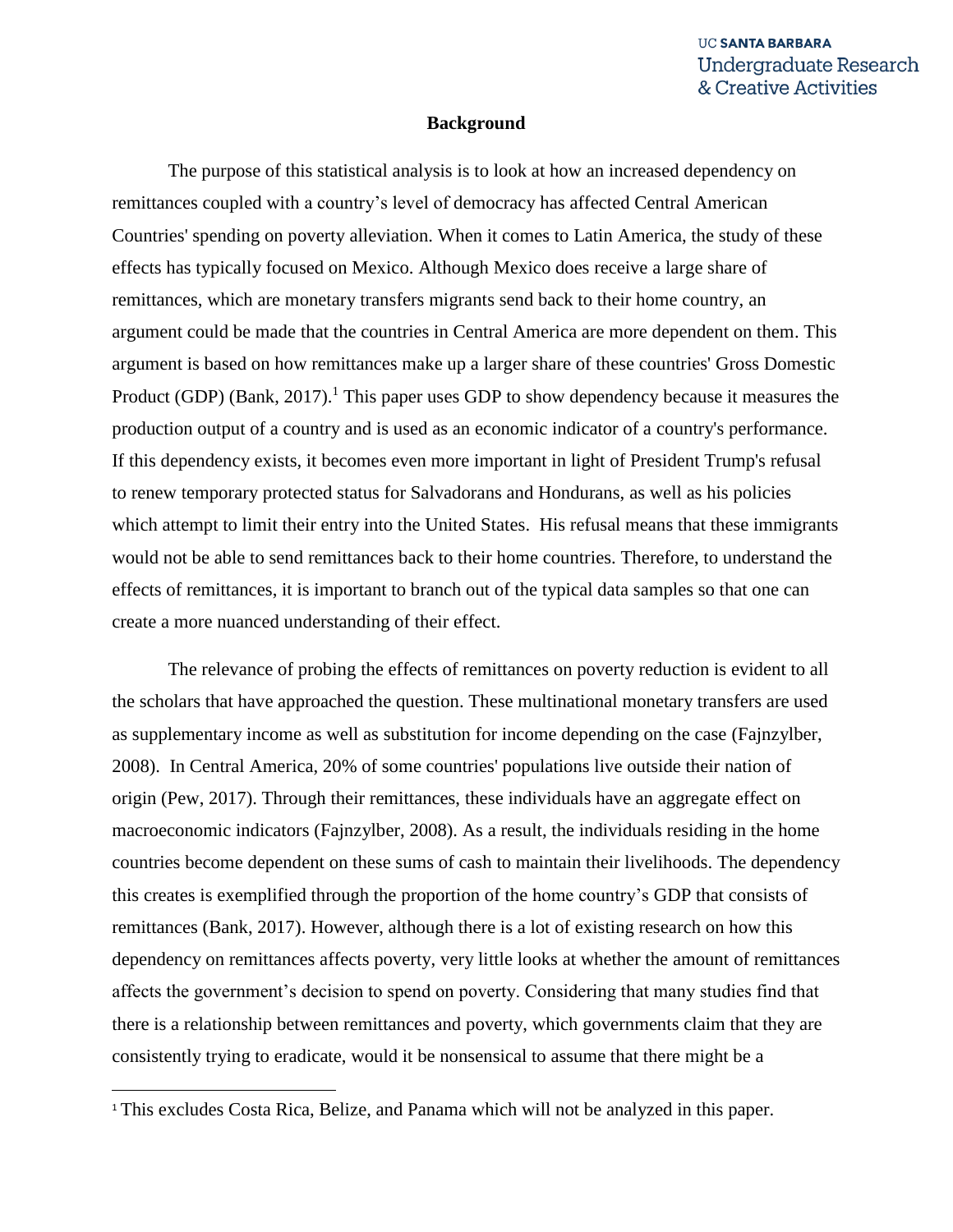relationship between government poverty eradication spending and remittances? If such a relationship existed, would the type of regime prevalent in a particular country have any effect on this relationship? These questions are what this analysis seeks to explore. Furthermore, this project will hypothesize that:

**1.** In countries where the poor receive a larger than average share of remittances (El Salvador and Guatemala), the government will reduce their spending on the poor which will be indicated by the number of people receiving conditional cash transfers.

**2.** The effect mentioned in the first hypothesis will be stronger in less democratic countries.

There are many advantages to looking into Central America. Similar history, geography and resources make it a lot easier to understand the factors driving conditional cash transfers, our dependent variable. Conditional cash transfers are transfers of money given to the poor by Central American governments to incentivize elementary school enrollment and prenatal care. Furthermore, the cases selected in Central America all have 10% of their GDP or more coming from remittances (Bank, 2017) and are all within the partly free ranking when it comes to their level of democracy scores (House, 2017). These similarities are helpful in that they create an appropriate environment for analysis. In addition to these factors, Central American countries also instituted similar poverty alleviation policies (Programas, 2017). The similarity of these policies allows for a more robust evaluation of how remittances and democracy levels affect government spending. Lastly, the migration patterns for these countries are also alike, with the majority of immigrants moving to the United States in hope of fleeing violence and finding better economic opportunities (Kate, 2011). All these factors considered, it makes sense to look at Central America because the level of homogeneity that exists in that region allows one to better evaluate the degree to which democracy and remittances affect poverty alleviation. This study's findings suggest that that El Salvador and Guatemala experience a reduction in the proportion of people receiving conditional cash transfers as remittances go up and the regime becomes less democratic. For Honduras and Nicaragua, there is actually an increase in this proportion, and each finding is statistically significant except in the case of Guatemala.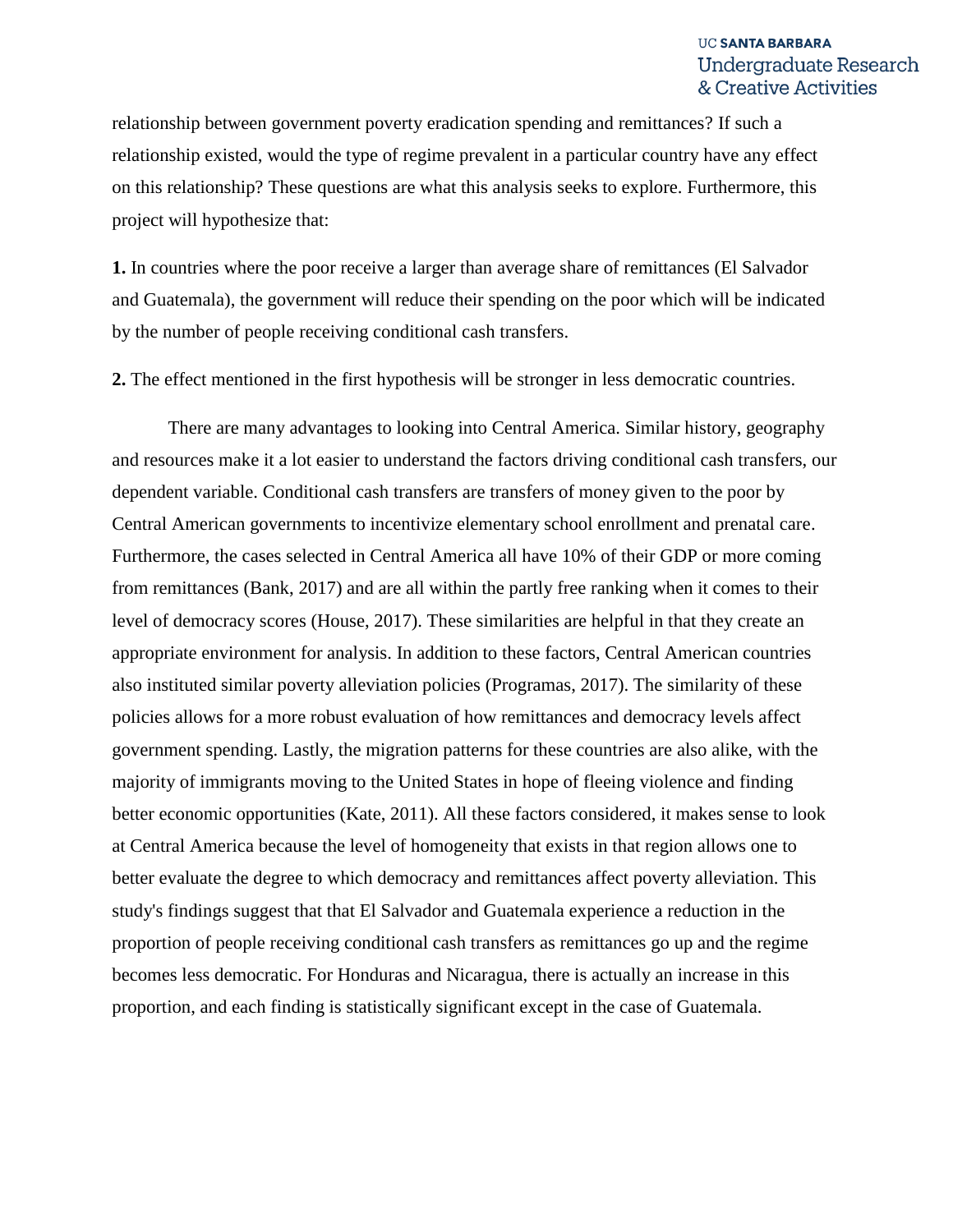### **Methods**

This portion of the paper is a quantitative analysis that looks at the relationships between remittances, government spending, regime type and poverty. The majority of the data is drawn from multilateral institutions such as the World Bank and the rest comes from the Freedom House Index or the United Nations. The data which was gathered for this quantitative analysis spans roughly 30 years for each variable. The analysis is conducted by using linear regression models whereby remittances and democracy are independent variables, and the proportion of people receiving conditional cash transfers is treated as the dependent variable. It is also important to note that due to the way Freedom House collects data, the higher the number is for the democracy variable, the less democratic the country (House, 2017). This analysis looked at these effects on all the countries in one model and then proceeded to look at them individually.

### **Quantitative Data**

In order to figure out how remittances affect poverty in light of regime, this study had to pick which type of remittances indicator it would use in order to represent remittances. The study ended up settling on remittances as a percent of GDP. As mentioned earlier, this indicator was picked because it is the best at measuring the strength of an economy and because there is consistent data for the study's time frame. All of this data was available on the World Bank website and it was present for each Central American country in this study. The data for remittances as a percentage of GDP started in 1991 and ended in 2017. This time frame was chosen to analyze remittances at a time when they were not a significant portion of Central American economies to when they became one so that this paper could better track changes to the dependent variable.

The other variable that this study needed to measure was regime type. To do this, this study turned to the Freedom House index which measures levels of democracy within a country by putting them on a scale of 1 to 7 whereby a score of 1 is completely free and a score of 7 is the least free (House, 2017). Although the initial goal was to compare democracies versus autocracies, this study quickly encountered a problem due to Freedom House's methodology. To begin with, the majority of the countries examined were in the partly free range (3-5), meaning that they were neither totally free nor completely autocratic (House, 2017). To account for this, the study had to change the way it was describing regimes in its analysis. Rather than say if a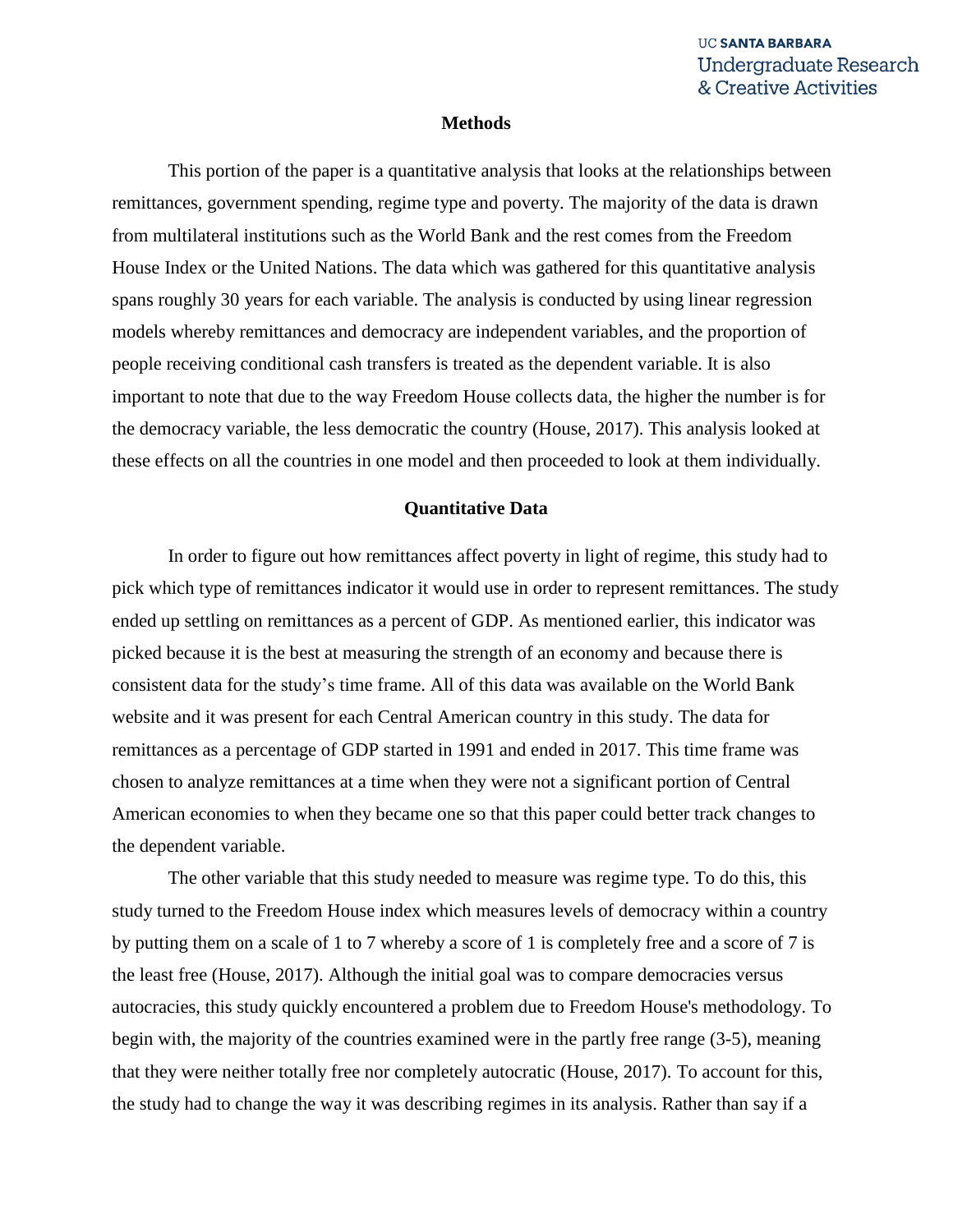regime falls into the dichotomy of either a democracy or an autocracy, this study instead chose to describe regimes as either being more democratic (lower scores) or less democratic (higher scores). This was done because this better suited Freedom House's data. In addition, this study was able to find the data it needed from 1991 until 2017.

There were two aspects of poverty reduction that this study wanted to capture. The first was how much the government spends on poverty reduction and whether it fluctuates due to remittances. Many studies have looked at education spending as an indication of government spending on poverty; however, this study wanted to capture the funds that go directly to the poor of a country. That is why this paper decided to look at conditional cash transfers because they are transfers of money that go directly to the poor to cover a variety of costs. The best data for conditional cash transfers in Central America was available on the United Nations website which keeps records of conditional cash transfer programs throughout Latin America. However, the amount the different governments spent on conditional cash transfer was often either an estimate or it was missing. Due to the gaps in this information, this study decided that it was better to look at the proportion of the population receiving conditional cash transfers rather than the dollar amounts being spent by Central American governments. Although this data set had many gaps due to poor reporting, it had the best information on conditional cash transfers. Another obstacle with this data set was that the majority of conditional cash transfer programs began in the early 2000s instead of the 1990s which is where the analysis conducted by this study began—which significantly lowered the sample size.

The other aspect of poverty that this paper attempted to look at was the poverty headcount measure. This measure looks at the number of people under the poverty line within a country (Bank, 2017). The purpose of looking at this measure was to see whether the number of people experiencing poverty is going down while remittances are going up and to further inspect if this relationship is stronger in less or more democratic regimes. Another purpose is to see how programs such as conditional cash transfers affect the population of individuals experiencing poverty. To get this data set, this study turned to the World Bank yet again. However, unlike in the case of remittances, there was missing data for most years, so this paper decided to discard this measure.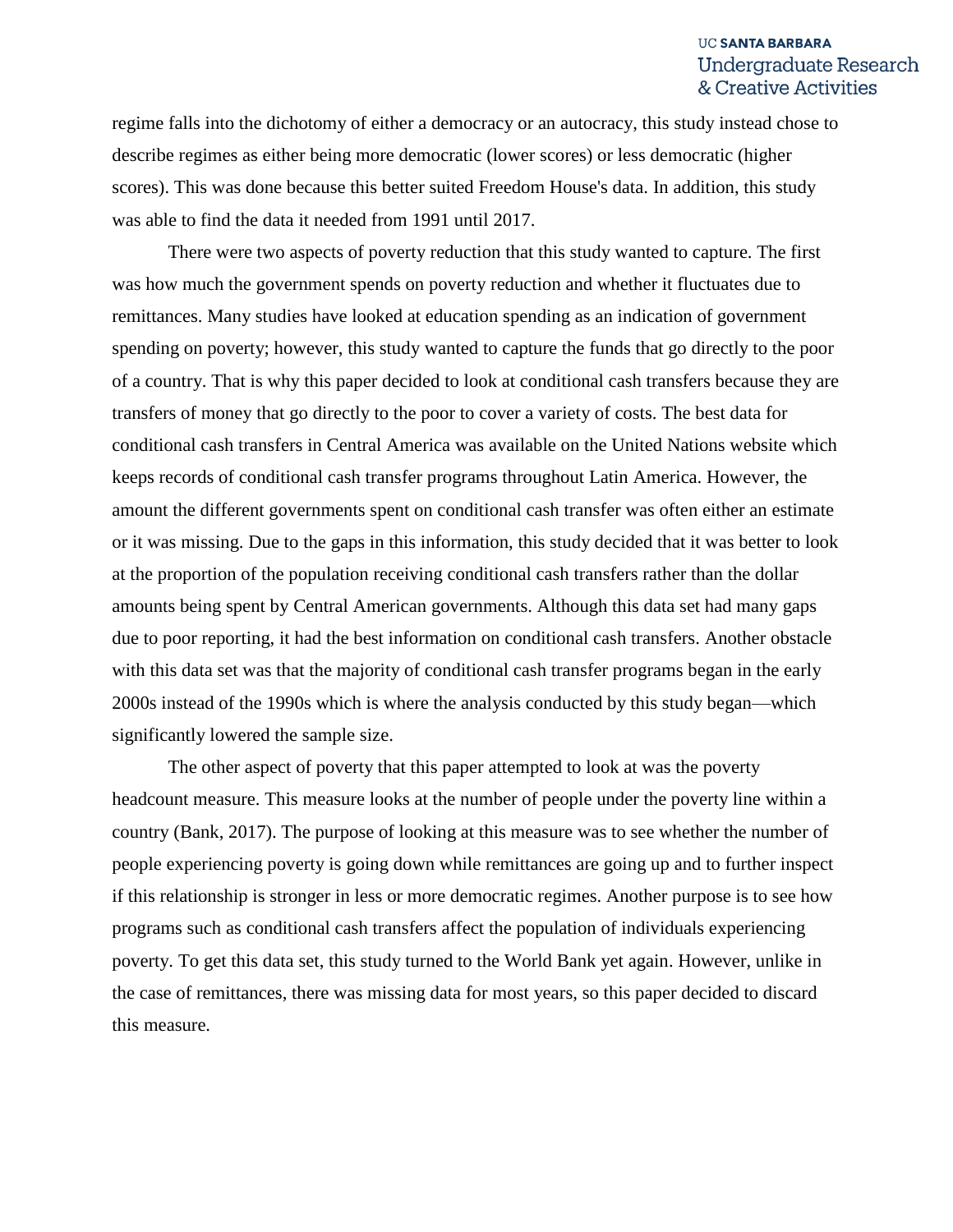#### **Findings**

The first main model looked at how remittances affected the proportion of people receiving conditional cash transfers. In this case, remittances as a percentage of GDP was the independent variable while the proportion of people receiving conditional cash transfers was the dependent variable. This study hypothesized that as remittances got larger over time, the proportion of people receiving conditional cash transfers would decrease. This hypothesis was tested by running a linear regression model. Upon doing running the regression, this study found that while remittances as a percentage of GDP got larger over time, the population of individuals receiving conditional cash transfers decreased. However, although the findings were consistent with the hypothesis, this finding was not statistically significant which would suggest that something other than remittances is driving how many people receive conditional cash transfers.

The second model looked at the effects of democracy on the number of people receiving conditional cash transfers. This study hypothesized that the less democratic a country was, fewer people would receive conditional cash transfers. This was assumed because previous studies that have looked at democracy have concluded that the more democratic a country the more likely it is to engage in social spending (Jennings, 2014). Due to conditional cash transfers being a kind of social spending, this study hypothesized that the effect seen in previous studies on regime type and social spending would translate to the analysis this study conducted. Upon running a linear regression model to test this, this study found that in terms of statistically significant results, the majority of findings showed that the dependent variable was going in a different direction than expected. The less democratic a country was correlated with a larger proportion of people within the country receiving conditional cash transfers. This finding was statistically significant and would suggest that lower levels of democracy correlate with more expansive forms of poverty reduction.

| <b>Indicators</b>       | <b>Remittances</b> | <b>Democracy</b> |
|-------------------------|--------------------|------------------|
|                         | Model 1            | Model 2          |
| <b>Intercept</b>        | $-0.19771*$        | $-0.19771*$      |
|                         | (0.08184)          | (0.08184)        |
| <b>Conditional Cash</b> | $-0.00127$         | $0.09206***$     |

| Table 1: Remittances and Democracy's effects on Conditional Cash Transfers |  |  |  |  |
|----------------------------------------------------------------------------|--|--|--|--|
|----------------------------------------------------------------------------|--|--|--|--|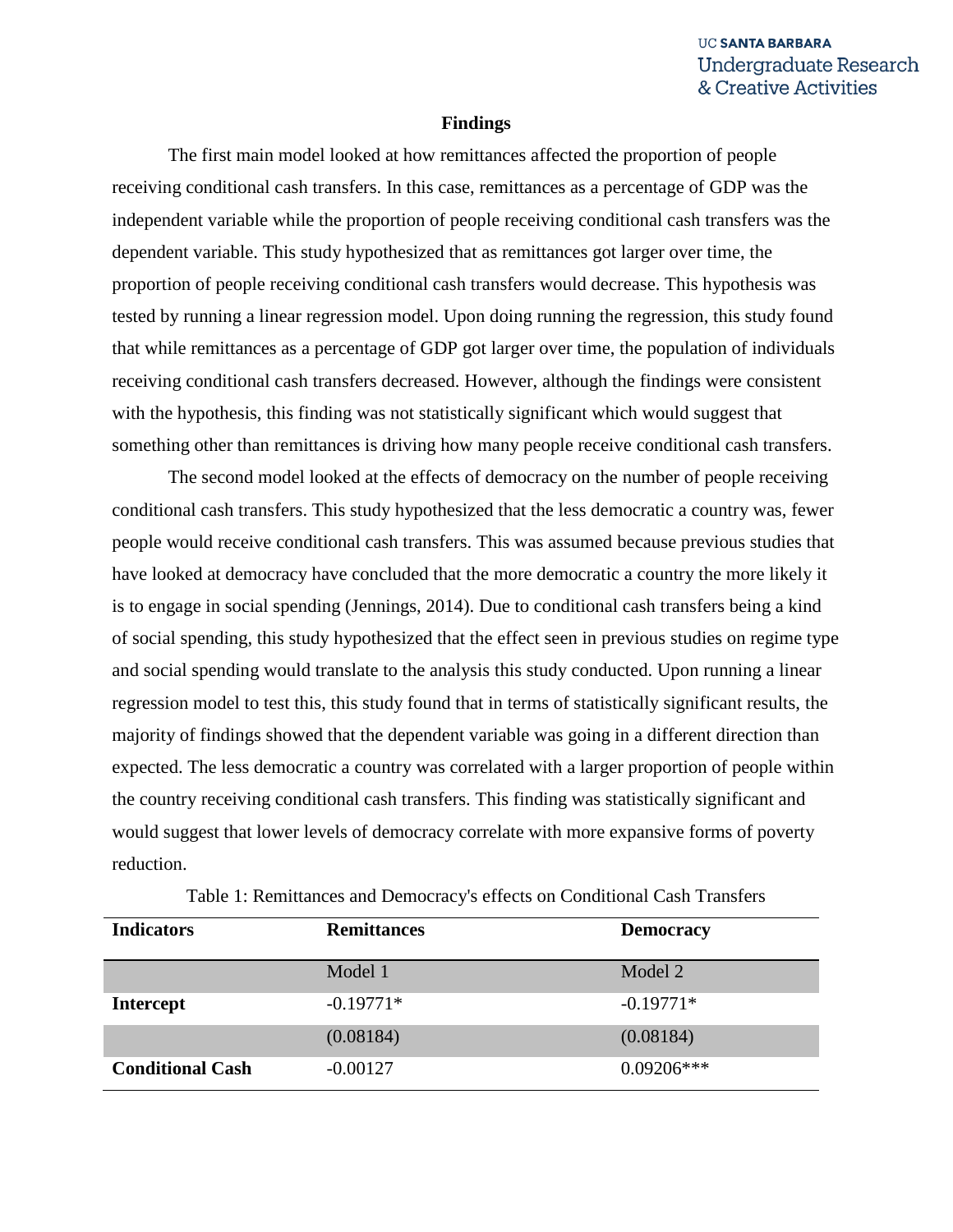### **Transfers**

|                  | (0.00217) | (0.02369) |
|------------------|-----------|-----------|
| N                |           |           |
| <b>R</b> squared | 0.349     | 0.307     |

Table 1. Estimated coefficients and standard errors for the models comprising the *Remittances and Democracy's effects on the proportion of people receiving Conditional Cash Transfers.* Significances codes are two sided tests, all calculated prior to rounding to two significant digits;  $0.01$ ,\*\*\*,  $0.05$ \*\*,  $0.10$ \*.

However, in spite of these findings in Table 1, this study still had not tested the main hypotheses which was that as remittances as a percentage of GDP increased, the proportion of individuals receiving conditional cash transfers would decrease and that this effect would be more pronounced in less democratic countries. With the previous findings of remittances and democracy, this study decided that the only way to truly test the first hypothesis was to make the variables of democracy and remittances interact so that one could perceive their effect on conditional cash transfers. Furthermore, because four distinct countries were being looked at, this study decided to analyze them all individually so that it could see whether there were country specific factors that would create divergent effects.

The first country this study looked at was Honduras. After a running a linear regression model where the interaction of remittances and democracy's effect on the percentage of population receiving conditional cash transfers was analyzed, this study found that the effect was positive and statistically significant. This means that the increase in the variable that catches the interaction of remittances and democracy over time correlates with an increase in the population of individuals receiving conditional cash transfers. This finding goes against the previously stated hypothesis in which this study anticipated to see fewer people receiving conditional cash transfers under the assumption that less democracy and increasing dependence on remittances would result in Central American governments spending less on their populations.

| <b>Country</b>                               | <b>Honduras</b> |
|----------------------------------------------|-----------------|
|                                              | Model 1         |
| <b>Intercept</b>                             | 0.0312481       |
|                                              | (0.0140081)     |
| <b>Remittances and Democracy Interaction</b> | 0.0007998*      |

### Table 2: Honduras Findings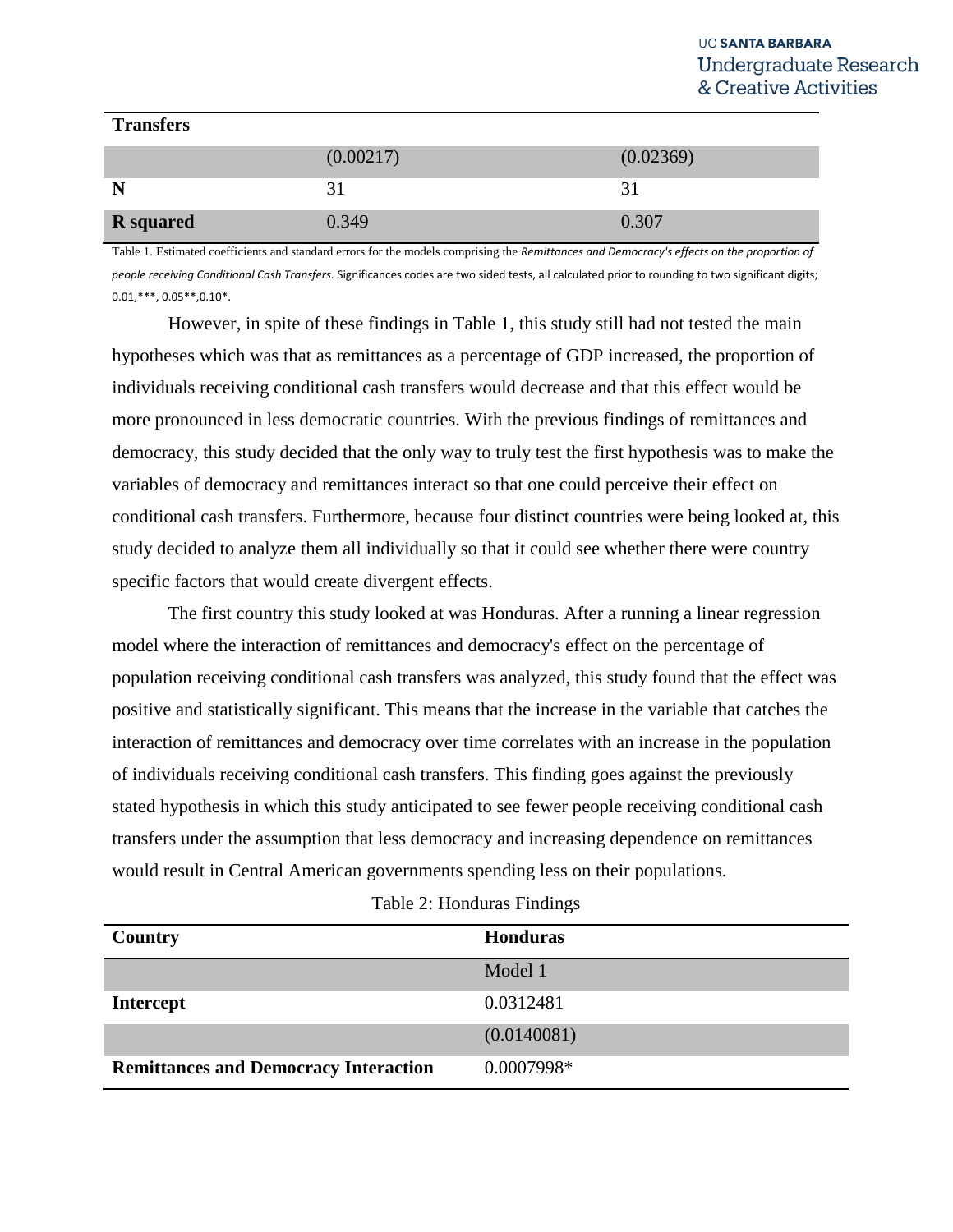|                  | (0.0003183) |
|------------------|-------------|
| $\mathbf N$      |             |
| <b>R</b> squared | 0.4742      |

Table 2. Estimated coefficients and standard errors for the models comprising the interaction of *Remittances and Democracy's effects on the proportion of people receiving Conditional Cash Transfers in Honduras.* Significances codes are two sided tests, all calculated prior to rounding to two significant digits; 0.01,\*\*\*, 0.05\*\*,0.10\*

Nicaragua had similar significant findings. This means that the interaction of remittances and democracy positively correlated with proportion of the population receiving conditional cash transfers. Furthermore, this relationship between remittances and democracy as influencers of the number of people of receiving conditional cash is significant.

| Country                                      | <b>Nicaragua</b> |
|----------------------------------------------|------------------|
|                                              | Model 1          |
| <b>Intercept</b>                             | $-0.0334046*$    |
|                                              | (0.0129305)      |
| <b>Remittances and Democracy Interaction</b> | $0.0021069**$    |
|                                              | (0.0004906)      |
| N                                            | 5                |
| <b>R</b> squared                             | 0.7867           |

Table 3: Nicaragua Findings

Table 2. Estimated coefficients and standard errors for the models comprising the Interaction of *Remittances and Democracy's effects on the proportion of people receiving Conditional Cash Transfers in Nicaragua.* Significances codes are two sided tests, all calculated prior to rounding to two significant digits; 0.01,\*\*\*, 0.05\*\*,0.10\*

However, the findings in El Salvador and Guatemala showed that the dependent variable veered in the opposite direction when the interaction of remittances and democracy was analyzed. In the case of El Salvador, the findings showed that an increase in the interaction variable correlated with a reduction in the amount of people receiving conditional cash transfers. This means that in El Salvador, as remittances as a percentage of GDP increased and the regime became less democratic, there was a downward trend for the number of people receiving conditional cash transfers. Not only was this finding statistically significant, it was also consistent with the hypothesis stated earlier in this paper that such an interaction would have a negative impact on the dependent variable.

Table 4: El Salvador Findings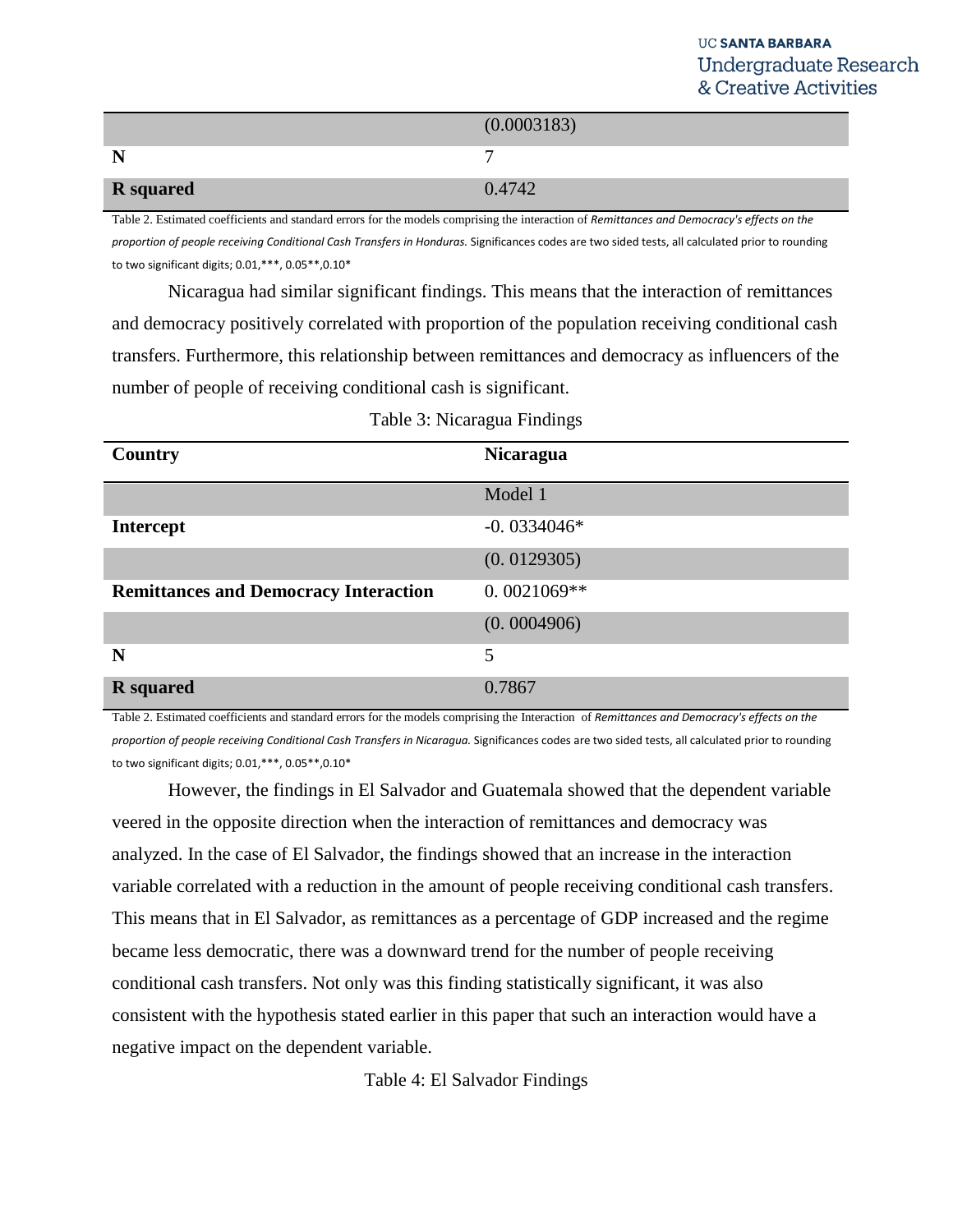| Country                                      | <b>El Salvador</b> |
|----------------------------------------------|--------------------|
|                                              | Model 1            |
| <b>Intercept</b>                             | 0.1103879***       |
|                                              | (0.0177761)        |
| <b>Remittances and Democracy Interaction</b> | $-0.0019611***$    |
|                                              | (0.0003646)        |
| N                                            | 10                 |
| <b>R</b> squared                             | 0.7431             |

Table 2. Estimated coefficients and standard errors for the models comprising the Interaction of *Remittances and Democracy's effects on the proportion of people receiving Conditional Cash Transfers in Nicaragua.* Significances codes are two sided tests, all calculated prior to rounding to two significant digits; 0.01,\*\*\*, 0.05\*\*,0.10\*

Guatemala had similar findings to that of El Salvador, minus the fact that the finding was not statistically significant. This means that there are other factors besides remittances and democracy that are probably driving how much of the population will receive conditional cash transfers, whereas remittances and democracy are poor predictors. However, this does not completely remove remittances and democracy as influencers of the number of people receiving conditional cash transfers. It is also important to note that there was a lot of missing data for many of these countries which could have potentially swayed the outcome from statistical significance. However, the finding still confirmed the hypothesis despite it being statistically insignificant.

| Country                                      | <b>El Salvador</b> |
|----------------------------------------------|--------------------|
|                                              | Model 1            |
| <b>Intercept</b>                             | 0.60521            |
|                                              | (0.53232)          |
| <b>Remittances and Democracy Interaction</b> | $-0.01003***$      |
|                                              | (0.01373)          |
| N                                            | $\overline{4}$     |
| <b>R</b> squared                             | 0.1178             |

Table 2. Estimated coefficients and standard errors for the models comprising the interaction of *Remittances and Democracy's effects on the proportion of people receiving Conditional Cash Transfers in Guatemala.* Significances codes are two sided tests, all calculated prior to rounding to two significant digits; 0.01,\*\*\*, 0.05\*\*,0.10\*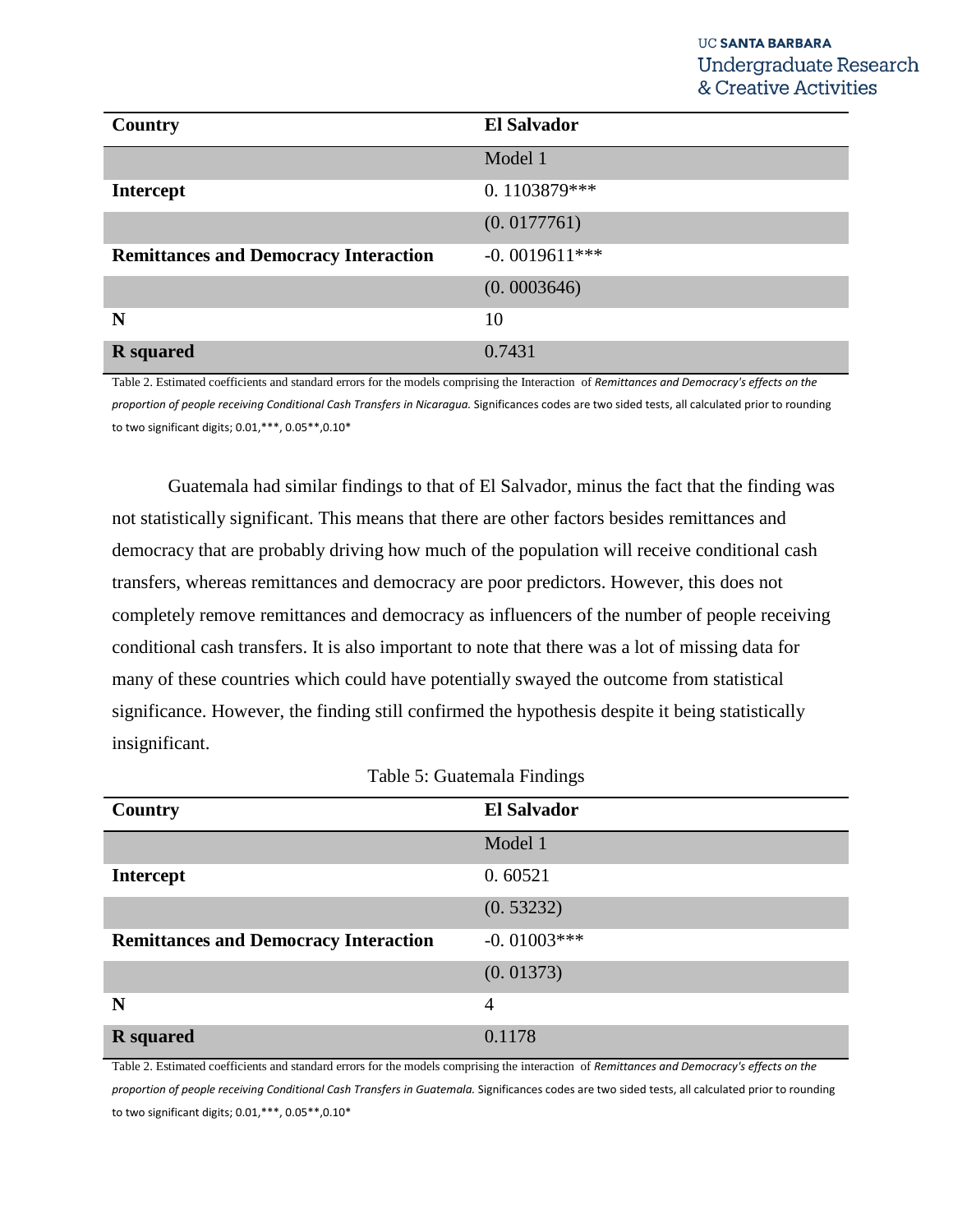### **Discussion and Implications**

As noted in the findings section, the countries looked at in this study were split between seeing the interaction of democracy and remittances as having a positive effect on the percentage of people receiving conditional cash transfers and others having a negative effect. Honduras and Nicaragua both experienced a positive outcome while El Salvador and Guatemala experienced a negative outcome. Among these outcomes, only Guatemala did not have a statistically significant outcome while the others had one going in either direction. Furthermore, due to tests conducted at the beginning of this analysis whereby the effect of remittances and democracy on conditional cash transfers were looked at separately, it is clear to see that the level of democracy has a stronger influence on the outcomes.

However, these findings do raise the question of what is influencing the interaction of democracy and remittances to have differing effects that are both statistically significant? Looking just at Honduras and El Salvador, because scholars have explored Nicaragua in depth, it is apparent that there is an underlying factor that is unaccounted for that is causing these countries to have such differing outcomes. Furthermore, the levels of democracy seem to have stronger influence on the percentage of individuals receiving conditional cash transfers. Considering that both of these countries are within the same range when one considers levels of democracy and remittances as a percentage of GDP, a more thorough qualitative analysis is needed to examine what specific aspects of these variables are causing these countries to diverge in outcomes. That is why the next portion of this project will focus on other aspects of the countries in attempt to provide a deeper understanding of what causes the divergence.